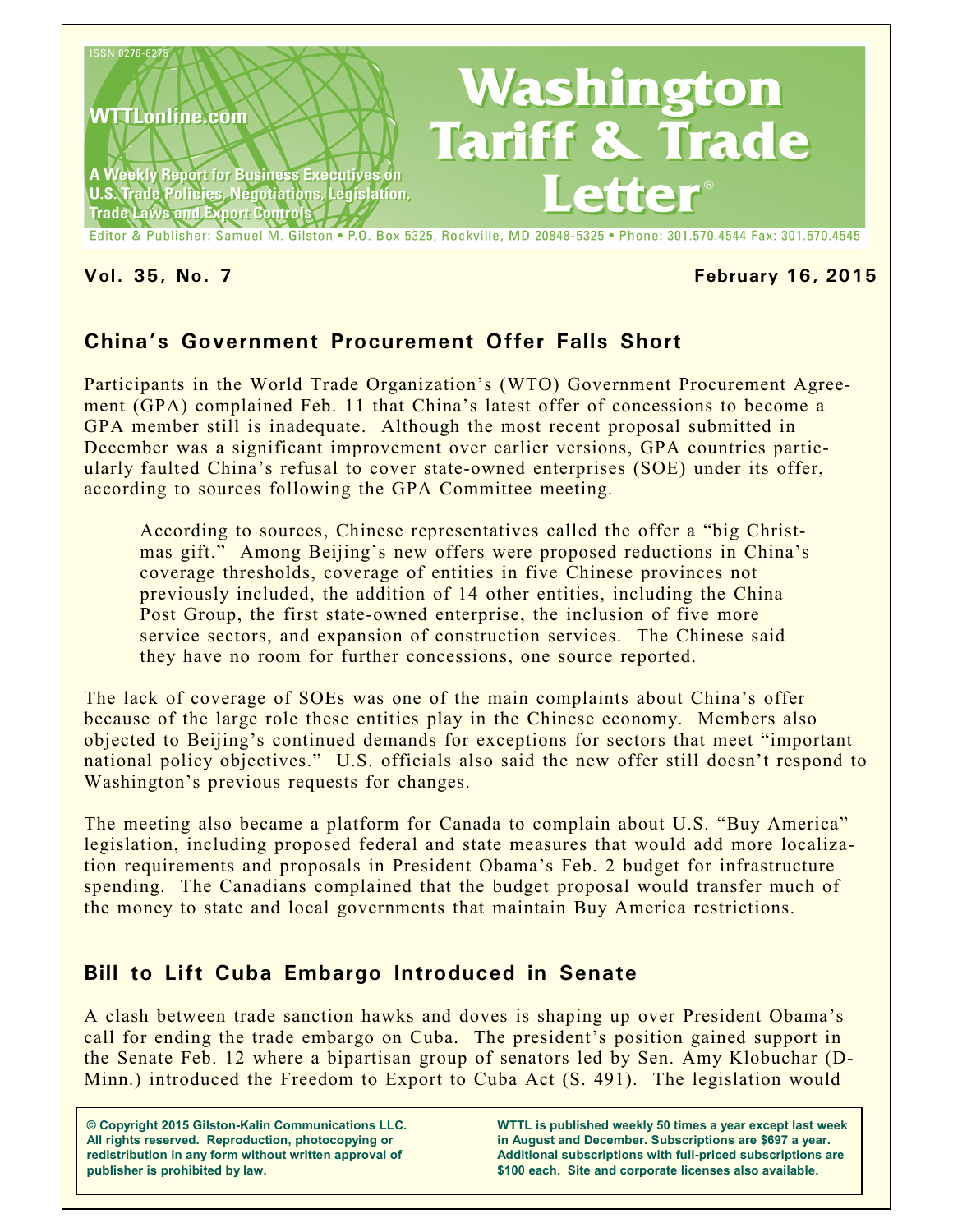lift the embargo on Cuba and restrictions on transactions between U.S.-owned or controlled firms and Cuba, limitations on direct shipping between Cuban and U.S. ports, restrictions on remittances, and the prohibition on indirect financing of Cuba. In addition, it would amend the Trade Sanctions Reform and Export Enhancement Act of 2000 to remove Cuba from the list of state sponsors of terrorism,

Several bills have already been introduced that would lift the embargo. Rep. Bobby Rush (D-Ill.) introduced H.R. 274 and Rep. Charles Rangel (D-N.Y.) introduced H.R. 403 in January. Both measures are nearly identical. Sen. Jeff Flake (R-Ariz.) introduced S. 299 to open U.S. tourism to Cuba.

"It's time to the turn the page on our Cuba policy," Klobuchar said in a statement. "There are many issues in our relationship with Cuba that must be addressed, but this legislation to lift the embargo will begin to open up new opportunities for American companies, boost job creation and exports, and help improve the quality of life for the Cuban people," she added. Previously, she had said that before passing any legislation, Congress also needs to see positive steps from Havana (see **WTTL**, Jan. 12, page 1).

Industry and agricultural groups immediately applauded the measure. "We have been previously able to sell our products to Cuba, but only under restrictions, so likely the most significant part of the bill is that it allows U.S. farmers, ranchers, and agribusinesses to have normal business and trade relationships with importers in Cuba, just like we do with almost every other nation, including normal banking, credit, and market development relationships," American Soybean Association President Wade Cowan said in a statement. "The bill would allow our industry to conduct market development activities in Cuba as well as make available credit guarantee programs," he added.

Ahead of legislation, companies are already introducing themselves to the Cuban market. MasterCard said Jan. 23 that it will let cardholders use their cards in Cuba after March 1. Streaming service Netflix announced Feb. 9 it will be available in Cuba. "Starting today, people in Cuba with Internet connections and access to international payment methods will be able to subscribe to Netflix and instantly watch a curated selection of popular movies and TV shows," it said in statement. Among "the premium and unique Netflix series available" will be *House of Cards* and *Orange is the New Black*.

Meanwhile, the Census Bureau has amended its Automated Export System Trade Interface Requirements (AESTIR) to add a new code to allow exporters to take advantage of License Exception Support for the Cuban People (SCP), which the Bureau of Industry and Security (BIS) added to the Export Administration Regulations (EAR) Jan. 16. The new code, C62, can be used for all SCP-qualified exports, including items under EAR99 plus 78 specifically identified Export Control Classification Numbers (ECCNs) listed in the AESTIR that must be cited on the Electronic Export Information. The required regulatory citation is "SCP." No license value is required.

## **Parallel Currency Bills Try to Force U.S. Hand in TPP Talks**

If at first or second, you don't succeed, try try try again. While some members of Congress are pushing the Obama administration to include currency manipulation in talks on a Trans-Pacific Partnership (TPP), parallel retreaded bills were introduced in both chambers to amend countervailing duty law to allow Commerce to treat "fundamentally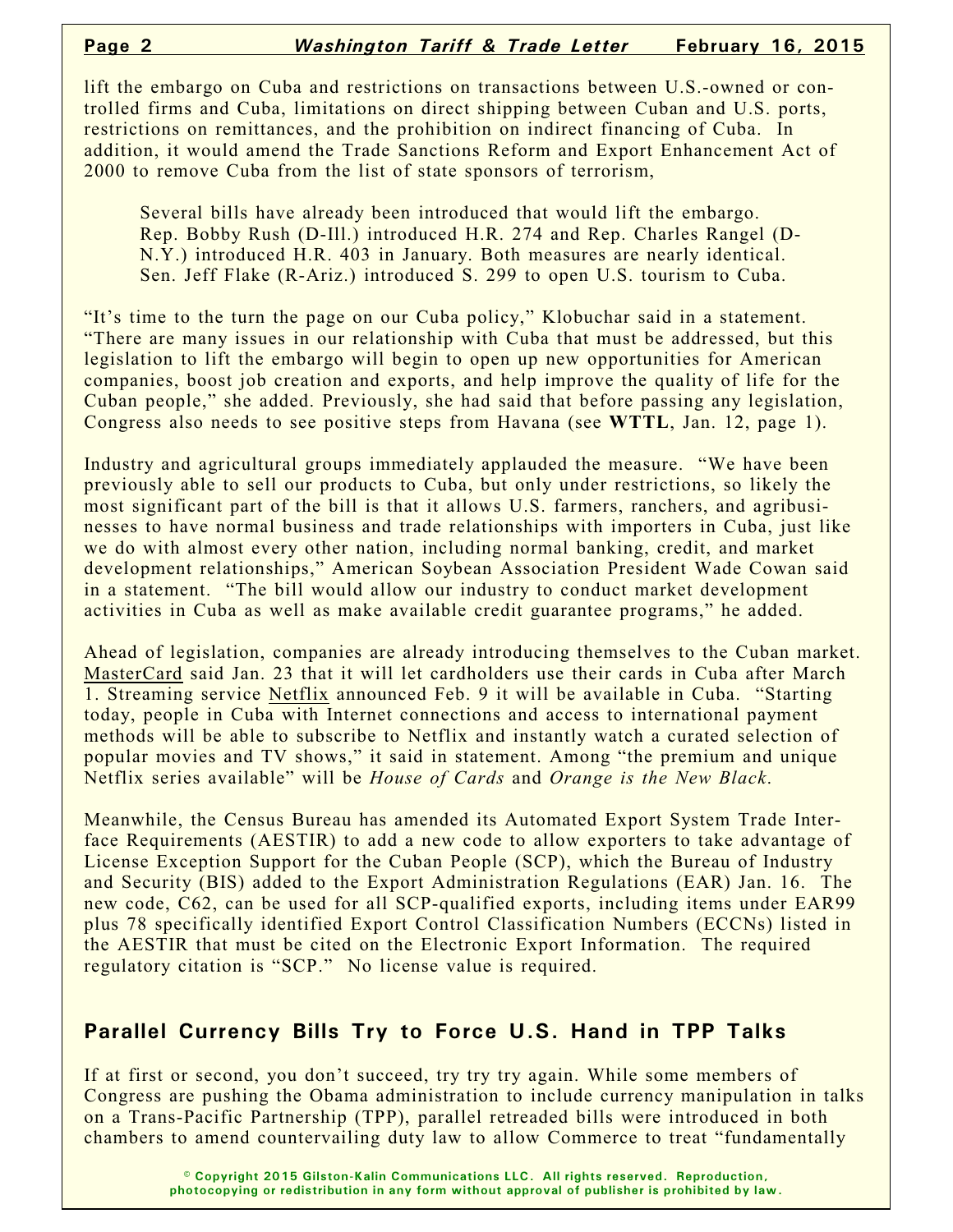undervalued currency" as a subsidy that can be countervailed. The legislation could be a stalking horse for getting currency manipulation included as a negotiating goal in a fasttrack trade promotion authority (TPA).

House Ways and Means Committee Ranking Member Sander Levin (D-Mich.) joined other Democrats and Republican members Feb. 10 in introducing the "Currency Reform for Fair Trade Act of 2013" (H.R. 820). A bipartisan group of senators, including Sens. Sherrod Brown (D-Ohio) and Jeff Sessions (R-Ala.), introduced the "Currency Undervaluation Investigation Act"  $(S. 433)$ .

If this feels like déjà vu, it is. The House measure is identical to a bill (H.R. 1276) introduced in the last session of Congress and also to one the House passed in 2010 by a vote of 348-79. "Unfortunately, the Senate did not take up the bill in that Congress, although the Senate eventually passed a similar bill. The Currency Reform for Fair Trade Act has been introduced in the last two Congresses with more than 150 bipartisan cosponsors each time. This bill is consistent with all WTO rules," said a fact sheet issued by Ways and Means Democrats.

The legislation "by itself, may not end the practice of currency manipulation. We also need to include provisions in our trade agreements that would provide our trading partners with a strong deterrent from manipulating their currency in the first place," the fact sheet added, saying TPP provides such an opportunity (see **WTTL**, Feb. 2, page 2).

U.S. Trade Representative (USTR) Michael Froman consistently has referred currency questions to Treasury Secretary Jacob Lew. At a Senate Finance Committee hearing Feb. 5, Lew was non-committal. "I think the challenge in the context of a trade agreement is how to address the issue in a way that helps and doesn' hurt. I would be concerned that the effectiveness we have dealing through the existing channels could be diminished in some ways if some approaches were taken. I think that we need to make sure that we use every tool that we have to make sure the countries don't take the steps to intervene in ways that are unfair," he said.

## **CAFC Untwists Twisted Polyester Yarn Case**

In a case of a supplier trying to help one of its customers, the Court of Appeals for the Federal Circuit (CAFC) vacated a Court of International Trade (CIT) ruling Feb. 3, saying the trade court should not have gotten involved in the matter because it lacked jurisdiction. In the long convoluted legal case, Best Key Textiles Co. LTD sought to reverse a Customs classification ruling that actually lowered the tariff on its yarn but ended up raising the tariff on sweaters imported by one of its customers.

Customs initially classified Best Key's yarn as metalized yarn under Harmonized Tariff Schedule of U.S. (HTSUS) 5605.00.90 dutiable at 13.2% ad valorum. The agency later revoked that ruling and reclassified the yarn as polyester yarn under HTSUS 5402.47.90 with a duty rate of 8% ad valorum. Good for Best Key but not its customers whose sweaters were now classified as polyester sweaters dutiable at 32% instead of manmade fiber with 6% rate (see **WTTL**, Dec. 23, 2013, page 6). In its first ruling the CIT dismissed Best Key's suit for lack of jurisdiction but in a second ruling accepted jurisdiction but still rejected its effort to get its product reclassified again. The case was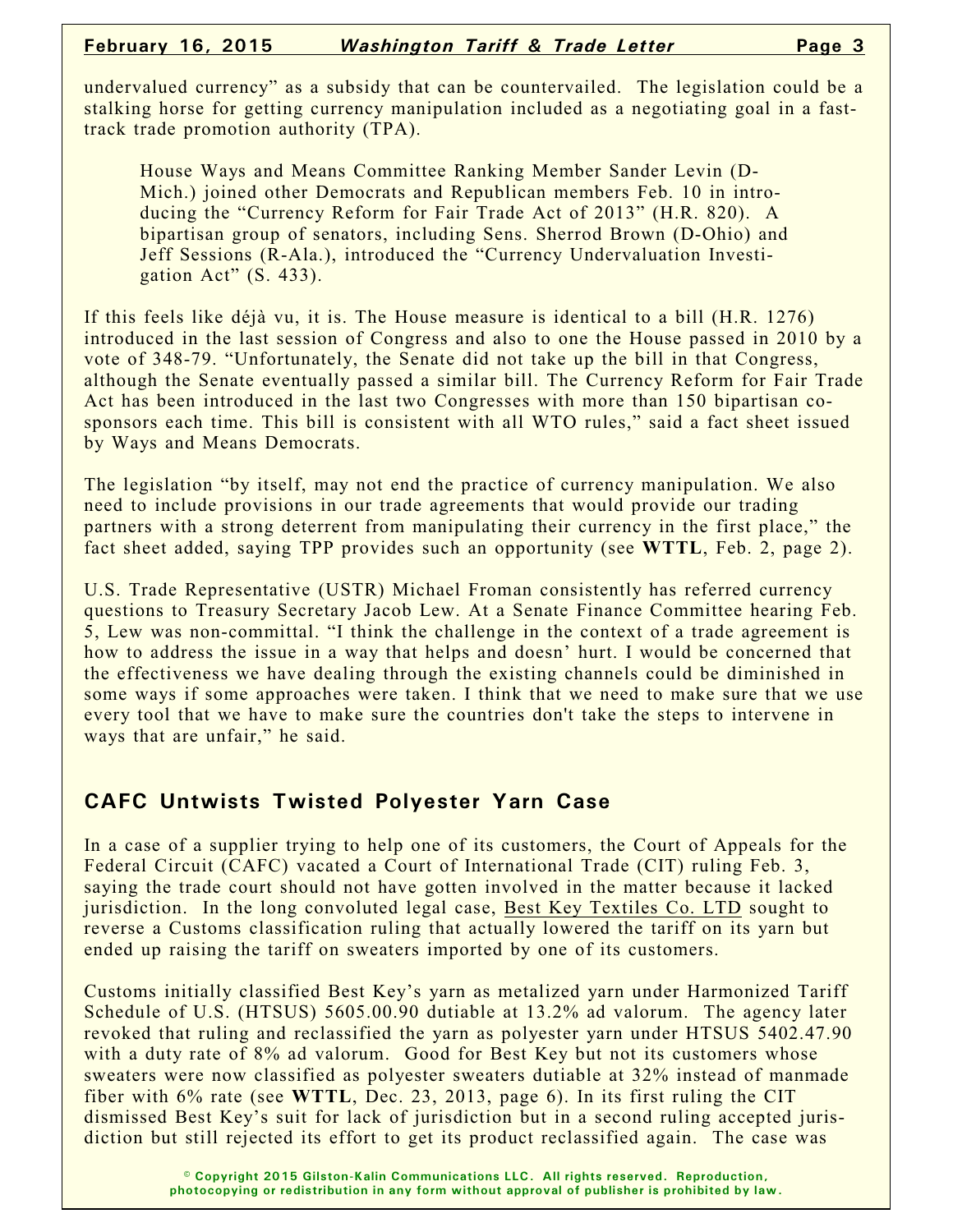further complicated because Best Key was not importing the yarn into the U.S. and only selling it to sweater manufacturers abroad. "The CIT erred in reversing itself and 'presum[ing]' jurisdiction under Section1581(i)(4)," wrote CAFC Judge Evan Wallach for the three-judge appellate panel in *Best Key Textiles Co. Ltd. v. U.S.*

"The CIT itself did not appear fully convinced jurisdiction was proper because Best Key is attempting to litigate on behalf of its customers who might be injured by the revocation of the Johnny Collar Ruling in an action challenging the Revocation of the Yarn Ruling. Best Key acknowledges the remedy it seeks is a reversal of the Yarn Ruling Revocation, which resulted in a more favorable duty rate for Best Key," Wallach wrote.

"However, the harm caused by the Yarn Ruling Revocation flowed to potential customers of Best Key who produce Johnny Collar pullovers, which might be subject to a lower duty rate if the Yarn Ruling had remained in effect," he noted. "Here, Best Key sought to have the CIT reverse the Revocation, favorable to Best Key, the effect of which would be to increase Best Key's own duty rate while benefitting manufacturers of products made from Best Key's yarn. The statute does not provide jurisdiction over such requests," Wallach ruled.

"The proper 'avenue of approach' to redress this harm is a challenge under Section 1581(a)," he advised. "That is, any producer who imports items made from Best Key's yarn and believes the merchandise should be subject to a lower duty rate should protest the classification and challenge any denial of its protest before the CIT. The present action, where Best Key seeks to undo an administrative decision made in its favor so that its customers might benefit from a lower duty rate, contemplates the creation of a new cause of action under Section 1581(i)," but that provision was not intended to create new causes of action nor was it meant to supersede more specific jurisdictional provisions, Wallach wrote, citing previous precedents.

## **Court Upholds Commerce Export Price Calculation**

It was reasonable for Commerce not to deduct antidumping duties when calculating export prices (EP), the Court of Appeals for the Federal Circuit (CAFC) ruled Feb. 5, upholding a similar conclusion that the Court of International Trade (CIT) reached. The appellate court rejected the appeal of the Ad Hoc Shrimp Trade Action Committee and the American Shrimp Processors Association, which protested duty rates Commerce had calculated during the fifth administrative review of the antidumping order on certain frozen warmwater shrimp from India.

Because there had been no imports into the U.S. during the period of review Commerce used sales to the United Kingdom and Japan and made adjustments to compare the EP to the normal value (NV) price.

The two selected exporters Apex and Falcon ship merchandise to the UK and Japan on a cost and freight (C&F) basis, which means the seller only covers the costs necessary to deliver merchandise to the named port of destination. They shipped their shrimp to the U.S. on a delivery-duty-paid (DDP) basis, acting as both the exporters and importers of record and responsible for paying the costs associated with importation including import and export duties. In adjusting the level of trade to calculate a dumping margin,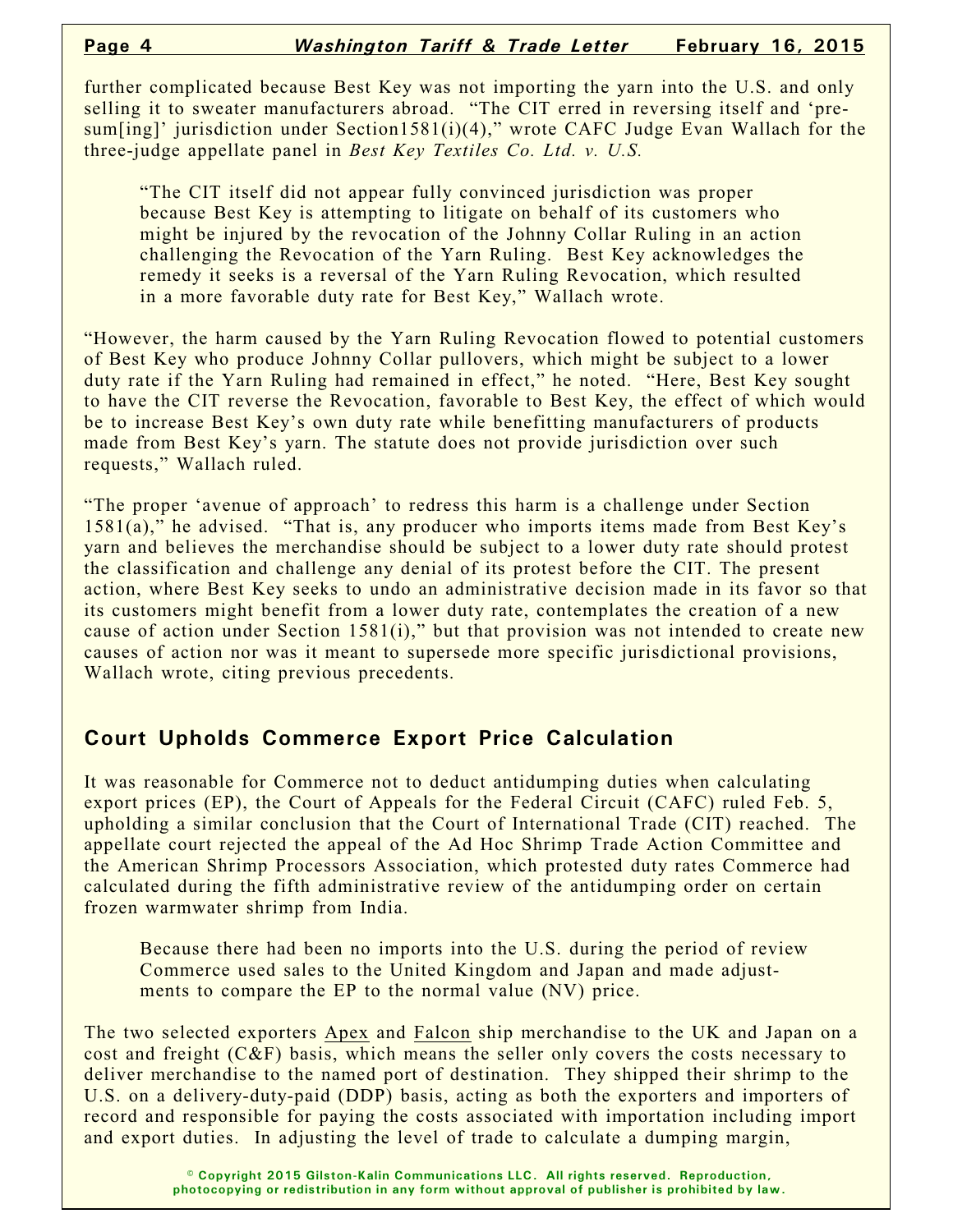#### **February 16, 2015** *Washington Tariff & Trade Letter* **Page 5**

Commerce had deducted costs, charges and expenses from the EP but not the antidumping duties. The two domestic shrimp associations claimed the department should have deducted those duties. "Congress did not address the specific question before this Court. The statute does not define 'any additional costs, charges, or expenses.' Moreover, nothing in the statute or legislative history instructs Commerce whether to deduct antidumping duties from EP as such a cost, charge, or expense," wrote Appellate Judge Raymond Clevenger III for the court in *Apex Exports v. U.S.*

"Since it is reasonable, consistent with the goals of the statute, and reflects Commerce's long-standing practice, we conclude Commerce's refusal to deduct antidumping duties from EP is entitled to deference," he wrote. "The CIT determined Commerce's approach works as intended to bring NV and EP into alignment. Moreover, if Commerce deducted antidumping duties as Ad Hoc suggested, importers such as Apex and Falcon" would pay more in duties than the antidumping statute intends, he added.

## **Trade Complaint Is Conveniently Good Politics as Well**

Just in time to show Congress that it is as good at enforcing trade agreements as negotiating them, the Obama administration asked China for consultation Feb. 11 to raise complaints that a Chinese service program violates the World Trade Organization's (WTO) ban on export subsidies. If the political timing of case and its relationship to the White House push for fast-track trade promotion authority (TPA) weren't clear, U.S. Trade Representative (USTR) Michael Froman brought along seven House members – six Democrats and one Republican – to the press conference where he announced the launching of the WTO dispute-settlement process.

"This enforcement action is the latest evidence that President Obama and his administration will be unwavering in standing up for our trade rights. When the United States negotiates trade rules and trade deals, we're adamant that our trading partners and competitors must stick to those rules," Froman said at the press conference.

The U.S. request for consultations, which could lead to a dispute-settlement panel if the complaints are unresolved, targets China's Demonstration Bases-Common Service Platform. The USTR's office claims the program has given more than \$1 billion over three years to service firms that provide services to seven industrial sectors and dozens of subsectors on the condition that recipients of the services export their products.

The U.S. claims the program has aided Chinese exports of (1) textiles, apparel and footwear; (2) advanced materials and metals (including specialty steel, titanium and aluminum products); (3) light industry; (4) specialty chemicals; (5) medical products; (6) hardware and building materials; and (7) agriculture. It has identified 179 specific Demonstration Bases in China that have benefitted from the subsidies from 2010 to 2012. Subsidized services, which include information technology, product design and training, are provided free or at discount prices, the U.S. contends.

U.S. trade officials uncovered the program, which started in 2009, during their investigation into a separate complaint against Beijing's subsidies for auto parts in 2012. In their investigation of the Demonstration program they examined more than 350 documents containing more than 1,000 pages of Mandarin text and went through more than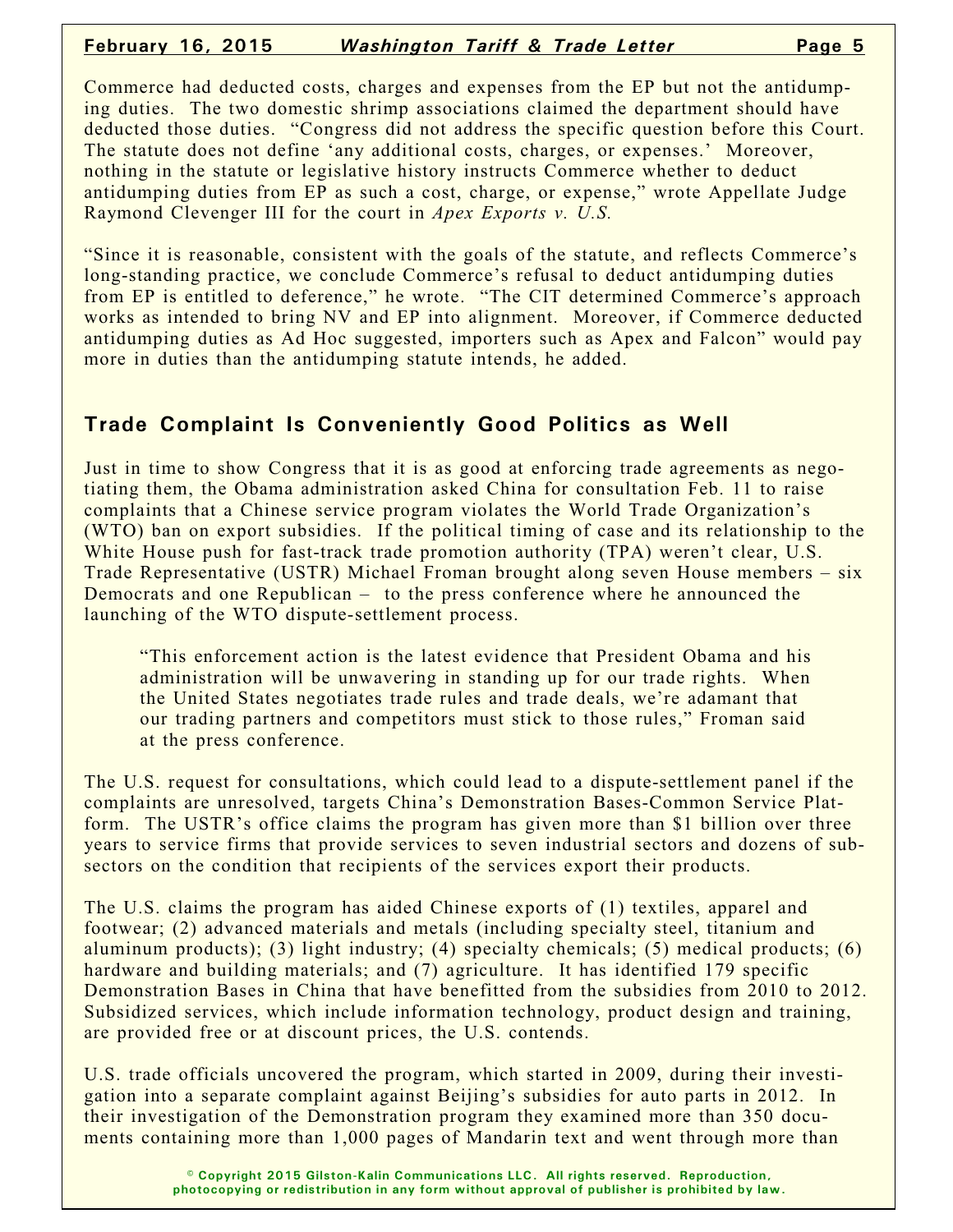5,000 pages of Chinese documents in all. U.S. officials, speaking on background, said they chose not to self-initiate countervailing duty (CVD) complaints against imports from the seven sectors because of the opaqueness of the Chinese programs. "It is not possible to determine lucidly at this point, to be able to draw a link specifically to a specific product coming out of the bases," one official said.

Based on the information they have found, up to 50 separate CVD cases could be required to address the issues raised by the single WTO action. If any U.S. company wants to use the data the USTR has collected to bring a CVD complaint, "we're always open to talking to our stakeholders," another official said. Moreover, China's program also has an impact on Chinese exports to third-country markets where they compete with U.S. exports, and CVD cases wouldn't remedy that problem, he noted.

#### **\* \* \* Briefs \* \* \***

CATFISH: In report (GAO-15-290) released Feb. 11, Government Accountability Office (GAO) warned of potential duplication due to recent provisions moving regulatory responsibility for catfish import inspection to USDA Food Safety and Inspection Service (FSIS). "The 2014 Farm Bill instead modified these provisions to require the Secretary of Agriculture to enter into a memorandum of understanding (MOU) with the Commissioner of FDA that would ensure that inspection of catfish conducted by FSIS and FDA are not duplicative. We maintain that such an MOU does not address the fundamental problem, which is that FSIS's catfish program, if implemented, would result in duplication of activities and an inefficient use of taxpayer funds. Duplication would result if facilities that process both catfish and other seafood were inspected by both FSIS and FDA," GAO said.

AGOA: Countries eligible for benefits under African Growth and Opportunity Act (AGOA) "fared better than ineligible countries on some economic measures" since act's enactment, Government Accountability Office (GAO) found in report published Feb. 12 (GAO-15-300). However, other factors, including share of AGOA exports, role of petroleum exports, increasing energy prices, quality of government institutions and differences in levels of foreign aid and investment "make it difficult to isolate AGOA's contribution to overall economic development," report said.

FALSE CLAIMS: Three importers agreed Feb. 12 to pay total of \$3 million to settle government complaint in Jacksonville, Fla., U.S. District Court under False Claims Act. Suit claimed their companies made false declarations to avoid paying antidumping and countervailing duties on aluminum extrusions imported from Tai Shan Golden Gain Aluminum Products Ltd. in China. Companies allegedly claimed products were manufactured in Malaysia. California-based C.R. Laurence Co. Inc., agreed to pay \$2.3 million, Florida-based Southeastern Aluminum Products Inc. \$650,000, and Texas-based Waterfall Group LLC \$100,000. Whistleblower James Valenti will receive \$555,100 as his share of settlements, Justice said.

GOVERNMENT PROCUREMENT: At Feb. 11 meeting of WTO Government Procurement Agreement Committee, members reviewed new offers from Moldova and Ukraine to become GPA participants. According to sources, the offers from those two countries are far enough along to set the stage for their joining the agreement this summer.

SUGAR: Sens. Jeanne Shaheen (D-N.H.), Mark Kirk (R-Ill.) and Pat Toomey (R-Pa.) Feb. 12 reintroduced Sugar Reform Act (S. 475), which would "reform domestic supply restrictions and lower price support levels in order to save taxpayers money, all while still ensuring adequate sugar supplies at reasonable prices," said statement from Shaheen's office. Bill was introduced

> **© Copyright 2015 Gilston-Kalin Communications LLC. All rights reserved. Reproduction, photocopying or redistribution in any form without approval of publisher is prohibited by law.**